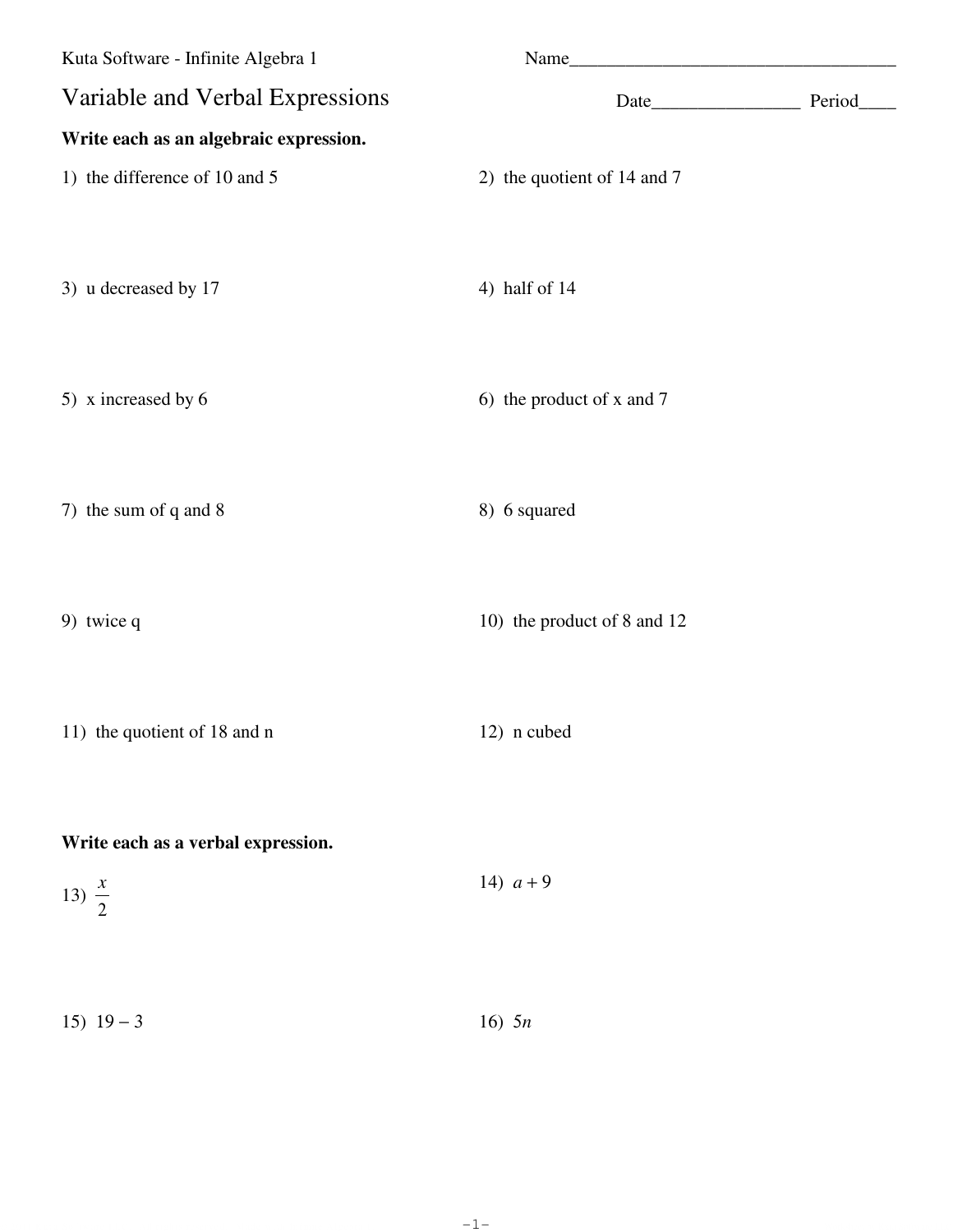| 17) $q^2$          |                           | 18) $\frac{40}{5}$ |                              |
|--------------------|---------------------------|--------------------|------------------------------|
| 19) $\frac{a}{8}$  |                           |                    | 20) $x + 8$                  |
| 21) $n - 14$       |                           | 22) $2^2$          |                              |
| 23) $\frac{60}{5}$ |                           |                    | 24) $n \cdot 6$              |
|                    | Evaluate each expression. |                    |                              |
| 25) 5 squared      |                           |                    | 26) the product of 8 and 10  |
|                    | 27) 20 decreased by 17    |                    | 28) the quotient of 96 and 8 |
| 29) twice 6        |                           |                    | 30) 10 less than 17          |
| 31) 9 times 5      |                           |                    | 32) 10 increased by 8        |
| 33) 7 squared      |                           |                    | 34) the product of 4 and 5   |

 $-2-$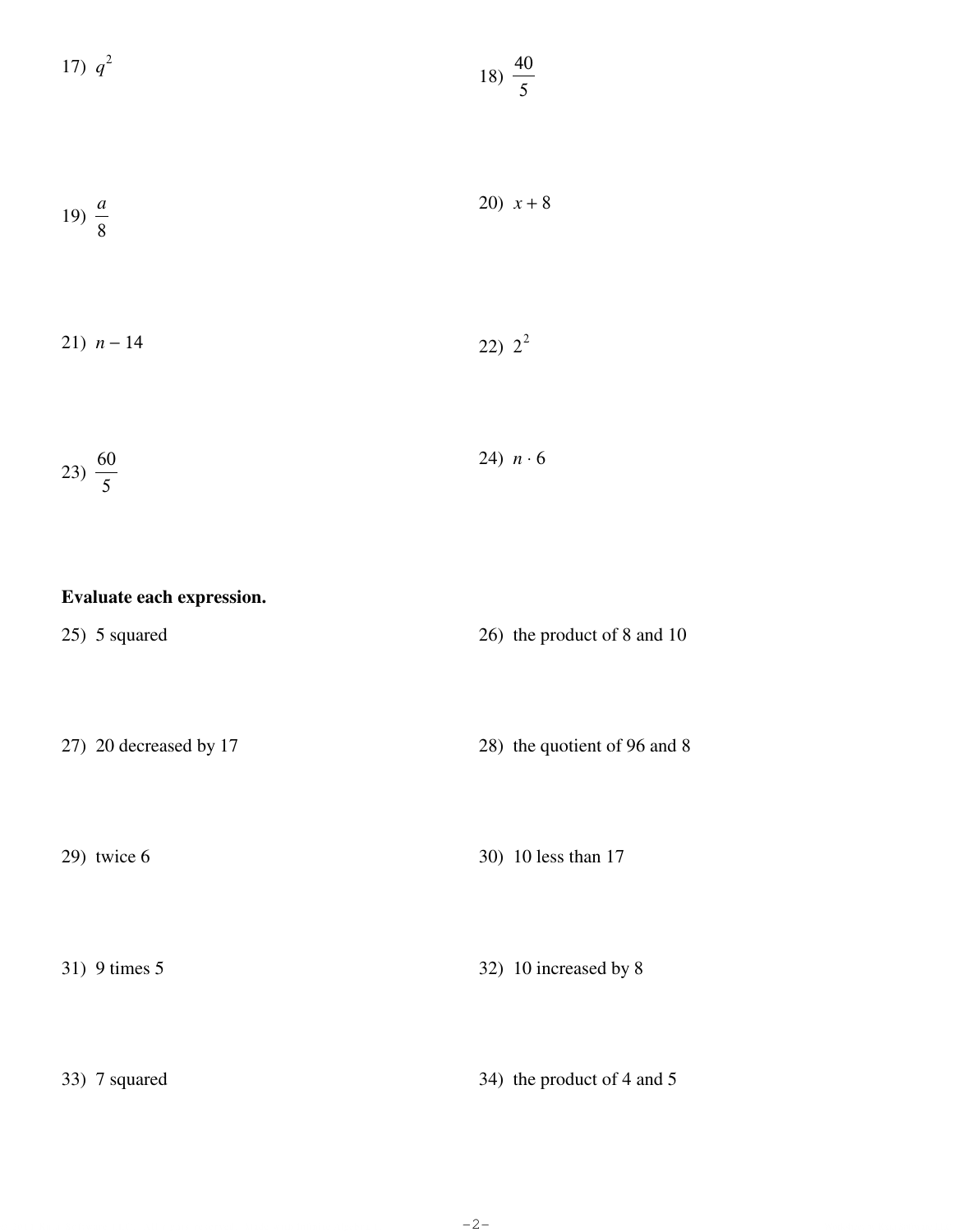| Kuta Software - Infinite Algebra 1              |                             |  |
|-------------------------------------------------|-----------------------------|--|
| Variable and Verbal Expressions                 |                             |  |
| Write each as an algebraic expression.          |                             |  |
| 1) the difference of 10 and 5                   | 2) the quotient of 14 and 7 |  |
| $10 - 5$                                        | $\frac{14}{7}$              |  |
| 3) u decreased by 17                            | 4) half of 14               |  |
| $u-17$                                          | $\frac{14}{2}$              |  |
| 5) x increased by 6                             | 6) the product of x and 7   |  |
| $x+6$                                           | $x \cdot 7$                 |  |
| 7) the sum of q and 8                           | 8) 6 squared                |  |
| $q+8$                                           | 6 <sup>2</sup>              |  |
| 9) twice q                                      | 10) the product of 8 and 12 |  |
| 2q                                              | $8 \cdot 12$                |  |
| 11) the quotient of 18 and n                    | 12) n cubed                 |  |
| $\underline{\phantom{a}18}$<br>$\boldsymbol{n}$ | $n^3$                       |  |
| Write each as a verbal expression.              |                             |  |
| 13) $\frac{x}{2}$                               | 14) $a + 9$                 |  |
| half of x                                       | a increased by 9            |  |
| 15) $19-3$                                      | 16) $5n$                    |  |
| the difference of 19 and 3                      | 5 times a number            |  |

©l M2j0b1o17 aKyuRtBaF RSCoYf7tKw7axrseh dLkL5CC.d <sup>i</sup> PAjlOlO 8rJijg0hmtfsg HrJepsjeJrmv3eXdH.H <sup>S</sup> 2Mbaud6eE JwhiTtEhM XI4nGfi yn5ipt3eu mArlTgCedbFrTa4 u1R.x Worksheet by Kuta Software LLC -1-